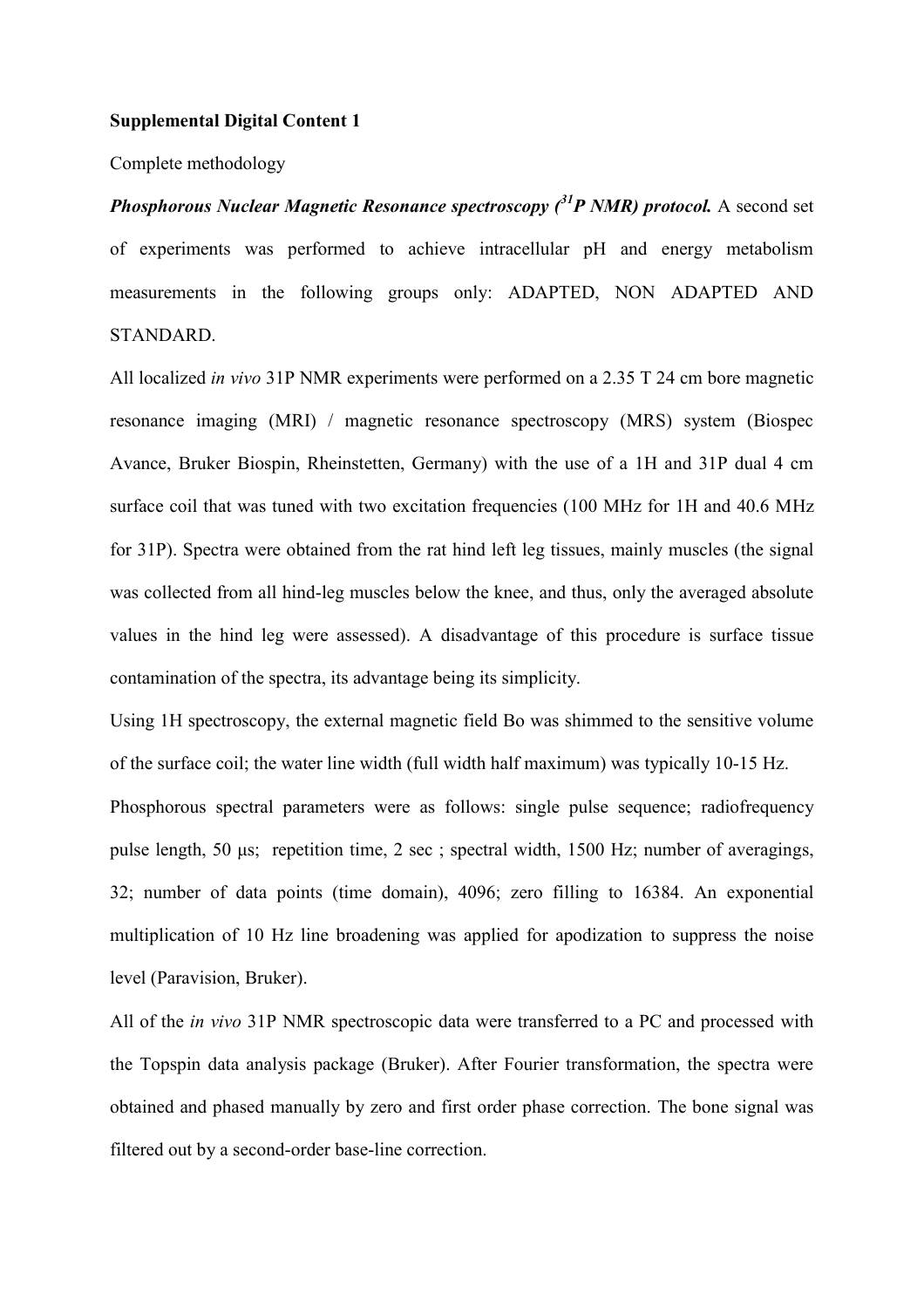An IDL-based, general-purpose curve-fitting package, called PAN (Peak Analysis, Dimeo, 2005) was adopted for quantitative calculations after export from Topspin. The primary features which prompted the choice of this software program were its ability to read multiple spectra at once and its method of determining the initial guess parameters (within PAN, these initial guesses are specified either by 'drawing' a model profile onto the data using the mouse or by numerically entering the initial guesses – this portion of the program was adapted to our NMR data). Thus, most of the spectra were treated in a fully automated approach by using available options for limiting the peak shift and width range used in fitting with upper and lower bounds or fixing the values.

With PAN, the peak area of phosphocreatine (PCr), and ATP  $(\square, \square \square$  and  $\square$  peaks), inorganic phosphate (Pi) and ATP and ATP  $(\square, \square \text{ and } \square \text{ peaks})$  were obtained by simultaneously fitting to Lorentzian lineshapes using Marquart algorithm. The sugarphosphate peak was observed sparsely and thus not measured (Figure 1).

Results were exported to Excel where only the relative peak areas are calculated, as the ratios of Pi/PCr, Pi/Sum of peaks, PCr/Sum of peaks and ATP/Sum of peaks, and where intracellular pH is calculated  $(^{31}P\text{-NMR}$  allows the measurement of the intracellular pH of the muscle through the shift of the frequency of the Pi peak relative to the PCr peak). The pH was calculated from the difference  $(\delta_{obs})$  of the fitted line positions of PCr and Pi with use of the following Henderson-Hasselbalch formula:  $pH = 6.75 - log [(δ<sub>obs</sub> - 3.35) / (5.60 - δ<sub>obs</sub>)].$ 

*Ex vivo vascular reactivity measurements.* After sacrifice of the animals by exsanguination at the end of conductance catheter study, the thoracic aorta and mesentery were removed and their vasoreactivity studied.

Vascular reactivity of aortic and mesenteric (radius 200-400 μm) rings was studied on a wire myograph (Danish Myo Technology, Arhus, Denmark) as previously described [22]. The